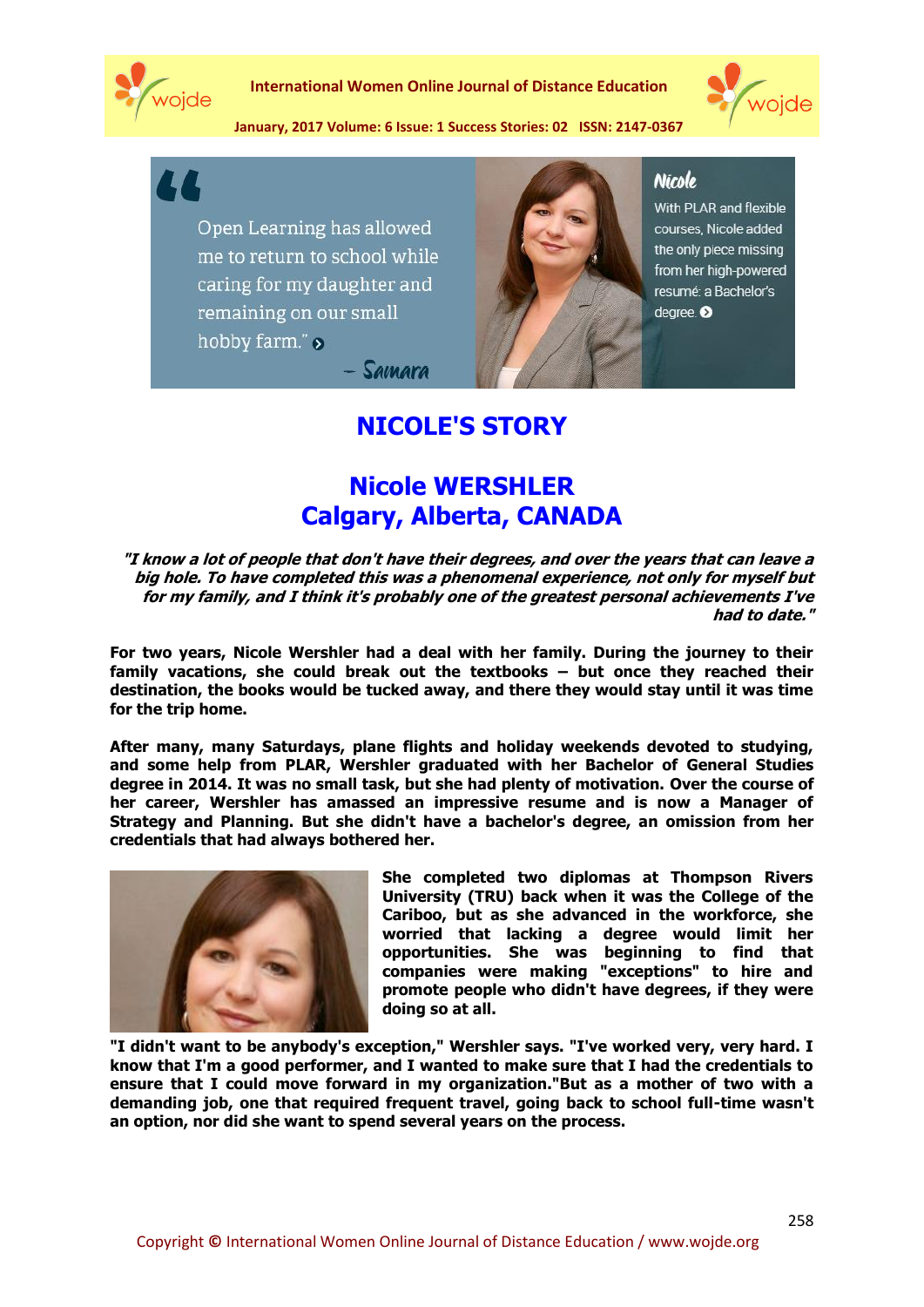



**January, 2017 Volume: 6 Issue: 1 Success Stories: 02 ISSN: 2147-0367**

#### *She completed two diplomas at Thompson Rivers University (TRU)*

**"You become who you are as a career person, you've got a lot of years of work experience, life experience, and it's intimidating to even think about coming back to school," she says. As she began to research her options, she read about the Prior Learning Assessment and Recognition (PLAR) program on the TRU website.** 

**PLAR is a process through which people with significant prior learning -usually achieved through work, volunteer or prior education- can receive academic credit towards their program through an assessment process. Ultimately, her broad and extensive work history paid off: after receiving credit through PLAR and petitioning for four courses, Wershler had to complete just seven courses to receive her Bachelor of General Studies, which she knew she could manage in a two-year timeline.** 

**Still, the process of fitting degree completion into an already full schedule was, she says frankly, "ugly."**

**"This was a very hectic time, as you can well imagine," she says. "I work full time, I'm a mother of two, I travel a lot. So it can get very discouraging. And every time you get a new box in the mail you think oh, my goodness, I can't do this."**

**What helped her continue was the support of the PLAR advisor and her program advisor, particularly an early piece of advice:** 

**"The one thing [my advisor] said to me was, 'When you graduate, and you will, make sure you come back and cross the stage.' So when things got very difficult I hung on to that."**

**And, in June 2014, Wershler did just that: she travelled to Kamloops to attend Convocation and received her degree. Though the journey was difficult, she received more than her credential in the process, and found that PLAR offered a positive opportunity to reflect on her career.**

**"I think that the PLAR process makes you realize how far you've come," she says.** 

**"I realized when I started building this document that I was pretty** 

**brave. I had moved a lot of places. I had done a lot of really interesting and different things.** 

**And everything that I had learned while I was in university the first time, I had been able to accommodate to some degree. So it was really an exciting opportunity to realize how much you have accomplished."**

**Nicole WERSHLER**

**Calgary, Alberta, Canada Source: Retrieved on 01.12.2016, available from [https://www.tru.ca/distance/student](https://www.tru.ca/distance/student-success-stories/r-merino.html)[success-stories/r-merino.html](https://www.tru.ca/distance/student-success-stories/r-merino.html)**